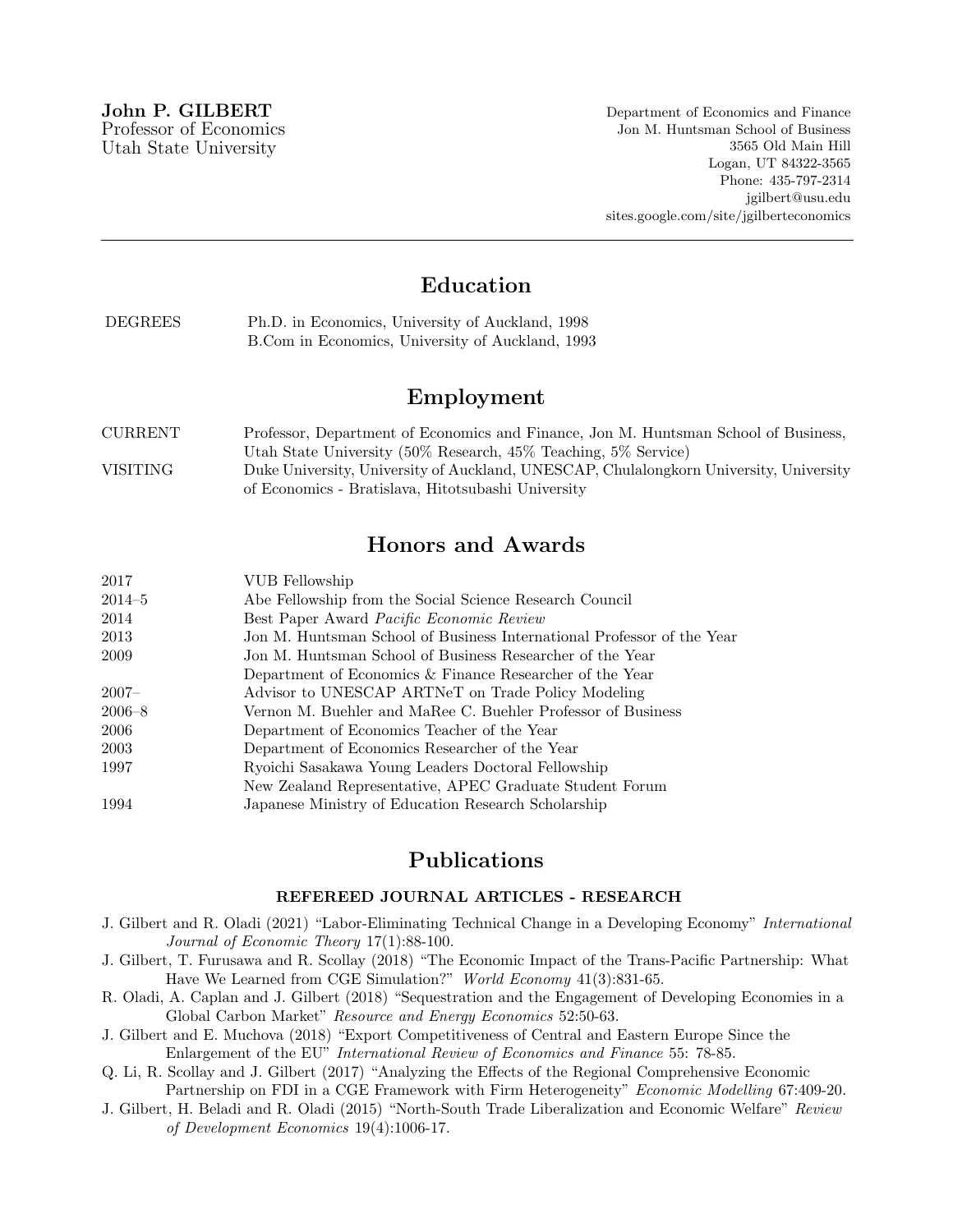- R. Oladi and J. Gilbert (2015) "International Narcotics Trade, Foreign Aid and Enforcement" Economic Inquiry 53(3):1630-46.
- R. Oladi, H. Beladi and J. Gilbert (2014) "Strategic International Outsourcing" Economics and Politics  $26(1):1-12.$
- J. Gilbert (2013) "The Economic Impact of New Regional Trading Developments in the ESCAP Region" Asia-Pacific Development Journal 20(1):1-32.
- A. Caplan, J. Gilbert and D. Chatterjee (2013) "Using Field-Level Characteristics as Proxy Measures to Test for the Presence of Economies of Scale in Nonpoint Pollution Control" Agricultural and Resource Economics Review 42(2):365-85.
- R. Oladi and J. Gilbert (2012) "Buyer and Seller Concentration in Global Commodity Markets" Review of Development Economics 16(2):359-67.
- J. Gilbert and R. Oladi (2012) "Net Campaign Contributions, Agricultural Interests, and Votes on Liberalizing Trade with China" Public Choice 150(3-4):745-69.
- R. Oladi and J. Gilbert (2011) "Monopolistic Competition and North-South Trade" Review of International Economics 19(3):459-74.
- R. Oladi, J. Gilbert and H. Beladi (2011) "Foreign Direct Investment, Non-traded Goods and Real Wages" Pacific Economic Review 16(1):36-41.
- J. Gilbert, T. Kahikio, K. Linananda, E. Tower, and A. Tuncharoenlarp (2011) "The Deadweight Cost of War: An Illustrative CGE" Economics of Peace and Security Journal 6(2):34-40.
- A. Caplan and J. Gilbert (2010) "Can Fighting Grade Inflation Help the Bottom Line?" Applied Economics Letters 17(17):1663-7.
- J. Gilbert and R. Oladi (2009) "Capital Specificity, Imperfect Labor Mobility and Growth in Developing Economies" International Review of Economics and Finance 18(1):113-22.
- R. Scollay and J. Gilbert (2009) "Trade Arrangements and Evolving East Asian and Asia Pacific Economic Architectures" International Economic Studies 34(1): 79-98.
- J. Gilbert (2008) "Agricultural Trade Reform and Poverty in the Asia-Pacific: A Survey and Some New Results" Asia-Pacific Development Journal 15(1):1-34.
- S. Sarker, J. Gilbert and R. Oladi (2008) "Adjustment Costs and Immiserizing Growth in LDCs" Review of Development Economics 12(4):779-91.
- A. Caplan and J. Gilbert (2008) "D is for Dilly-Dally" Applied Economics Letters 15(14):1085-88.
- J. Gilbert (2007) "On Functionally Distributed Quotas" Review of International Economics 15(5):977-88.
- N. Banik and J. Gilbert (2006) "Reciprocal Dumping Under Antidumping Enforcement" Journal of International Logistics and Trade 4(1):1-16.
- N. Saha and J. Gilbert (2004) "Immiserizing Growth in a Developing Economy Export Enclave" International Journal of Business and Economics 3(3):217-224.
- J. Gilbert (2003) "Trade Liberalization and Employment in Developing Economies of the Americas" Economie Internationale 95(3):155-174 and Integration and Trade 18:1-19 (joint issue).
- J. Gilbert and T. Wahl (2003) "Labor Market Distortions and China's WTO Accession Package: An Applied General Equilibrium Assessment" Journal of Comparative Economics 31(4):773-793.
- F. Felloni, J. Gilbert, T. Wahl and P. Wandschneider (2003) "Trade Policy, Biotechnology and Grain Self-sufficiency in China" Agricultural Economics 28(3):173-86.
- J. Gilbert and E. Tower (2002) "Protectionism, Labor Mobility, and Immiserizing Growth in Developing Economies" Economics Letters 75(1):135-40.
- J. Gilbert and T. Wahl (2002) "Applied General Equilibrium Assessments of Trade Liberalization in China" World Economy 25(5):697-731.
- J. Gilbert and T. Wahl (2002) "Foreign Capital, Processing Incentives and Urban Unemployment" Journal of Economic Integration 17(2):262-72.
- D. Holland, E. Figueroa and J. Gilbert (2001) "The Role of Agriculture and Food Processing in the Chilean Economy: Results from an Input-Output Analysis" Estudios de Economia 28(2):293-308.
- J. Gilbert and T. Wahl (2001) "Export Restrictions, Urban Unemployment, and the Location of Processing Activities" Economics Letters 71(1):105-10.
- J. Gilbert, R. Scollay and T. Wahl (2001) "Agricultural Trade Reform and Labor Adjustment in APEC" International Trade Journal 15(2):157-85.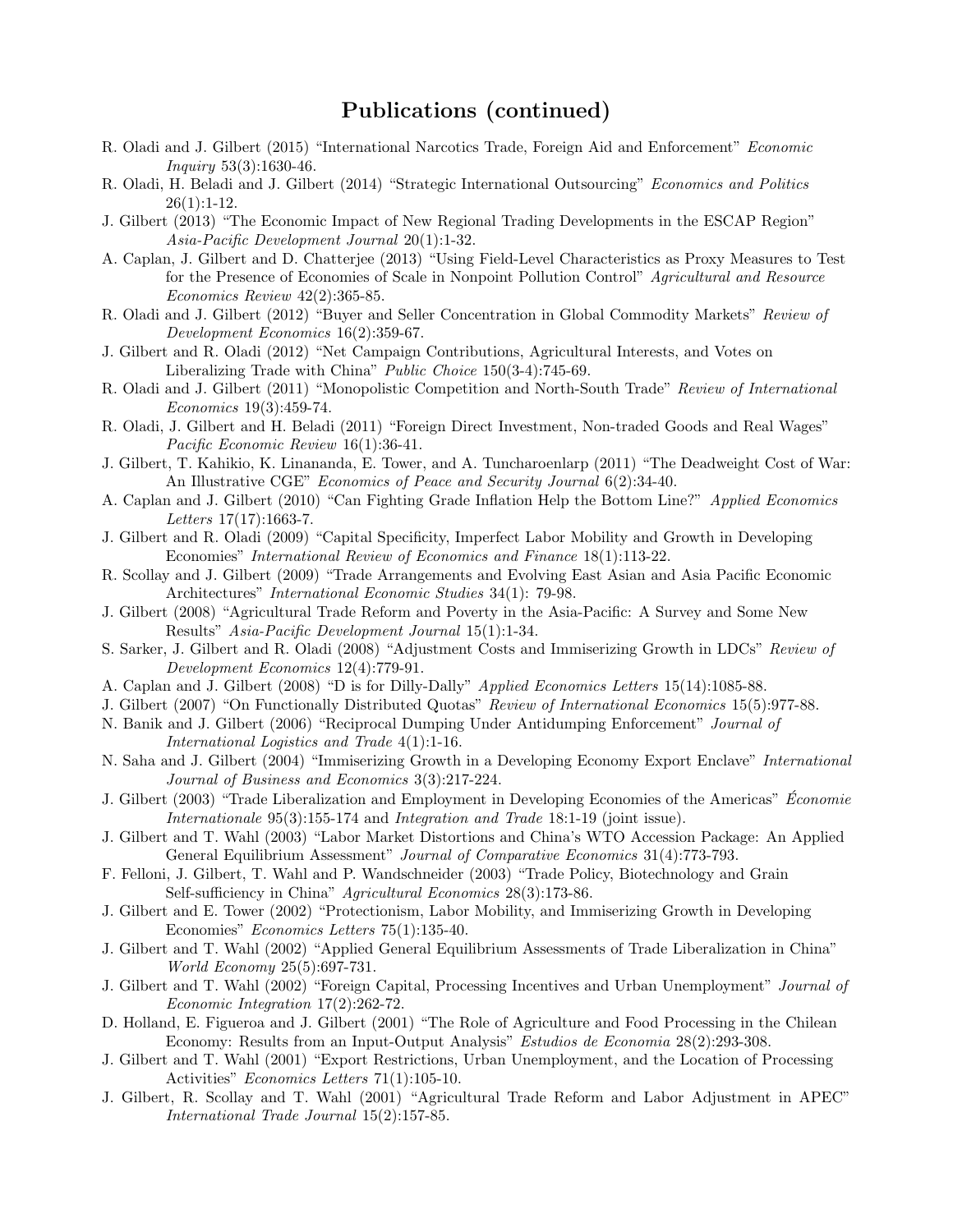- J. Gilbert, R. Scollay and T. Wahl (2000) "The APEC Food System: Implications for Agricultural and Rural Development Policy" Developing Economies 38(3):308-29.
- E. Tower and J. Gilbert (2000) "A Golden Jubilee Note on Graaff's Optimum Tariff Structures" History of Political Economy 32(3):421-36.
- R. Scollay and J. Gilbert (2000) "Measuring the Gains from APEC Trade Liberalization: An Overview of CGE Assessments" World Economy 23(2):175-93.
- J. Gilbert and E. Tower (1998) "Import Quotas, Foreign Capital and Income Distribution: Comment" American Economist 42(2):90-3.
- R. Scollay and J. Gilbert (1998) "Free Trade Among Forum Island Countries" Pacific Economic Bulletin 13(2):118-25.
- J. Gilbert and M. Mikic (1998) "Imperfect Labor Mobility and Unemployment in LDCs: Comment" Southern Economic Journal 65(1):178-81.

#### REFEREED JOURNAL ARTICLES - EDUCATION

- Q. Nguyen and J. Gilbert (2019) "Models of Strategic Interaction in Quantities vs. Prices with Differentiated Goods" International Review of Economics Education 30(1):100146.
- D. Gorry and J. Gilbert (2015) "Numerical Simulations of Competition in Quantities" International Review of Economics Education 18:49-61.
- N. Guo and J. Gilbert (2014) "Demystifying Financial Markets for Saving and Insurance With Numerical Models" Journal of Economic Education 45(1):78.
- J. Gilbert and R. Oladi (2011) "Excel Models for International Trade Theory and Policy: An Online Resource" Journal of Economic Education 42(1):95.
- J. Gilbert and R. Oladi (2008) "A Geometric Comparison of the Transformation Loci with Specific and Mobile Capital" Journal of Economic Education 39(2):145-52.
- J. Gilbert (2008) "Numerical Simulation and the Neoclassical Theory of Commercial Policy" Perspectives on Economic Education Research 4(1):65-84.
- J. Gilbert and R. Oladi (2007) "Simulating Tariffs vs Quotas with Domestic Monopoly" Journal of Industrial Organization Education 2(1).
- A. Caplan and J. Gilbert (2006) "Interactive Scenario Analysis of Exhaustible Resource Problems" Computers in Higher Education Economics Review 18:4-9.
- R. Oladi and J. Gilbert (2006) "A Simulation Experiment of a Customs Union" Computers in Higher Education Economics Review 18:29-33.
- J. Gilbert (2005) "A Trade War Simulation/Experiment in Excel" Computers in Higher Education Economics Review 17:4-8.
- J. Gilbert (2004) "Using Nonlinear Programming in International Trade Theory: The Factor-Proportions Model" Journal of Economic Education 35(4):343-59.

#### BOOKS AND MONOGRAPHS

- J. Gilbert (2017) Analytical Approaches to Evaluating Preferential Trade Agreements, United Nations ESCAP.
- J. Gilbert and E. Tower (2013) An Introduction to Numerical Simulation for International Trade Theory and Policy, World Scientific.
- J. Gilbert (ed.) (2010) New Developments in Computable General Equilibrium Analysis of Trade Policy Volume 7 in Frontiers of Economics and Globalization, Emerald.
- M. Mikic and J. Gilbert (2009) Trade Statistics in Policymaking: A Handbook of Commonly Used Trade Indices and Indicators (Revised Edition), United Nations ESCAP.
- M. Mikic and J. Gilbert (2007) Trade Statistics in Policymaking: A Handbook of Commonly Used Trade Indices and Indicators, United Nations ESCAP.
- R. Scollay and J. Gilbert (2001) New Subregional Trading Arrangements in the Asia-Pacific, Institute for International Economics.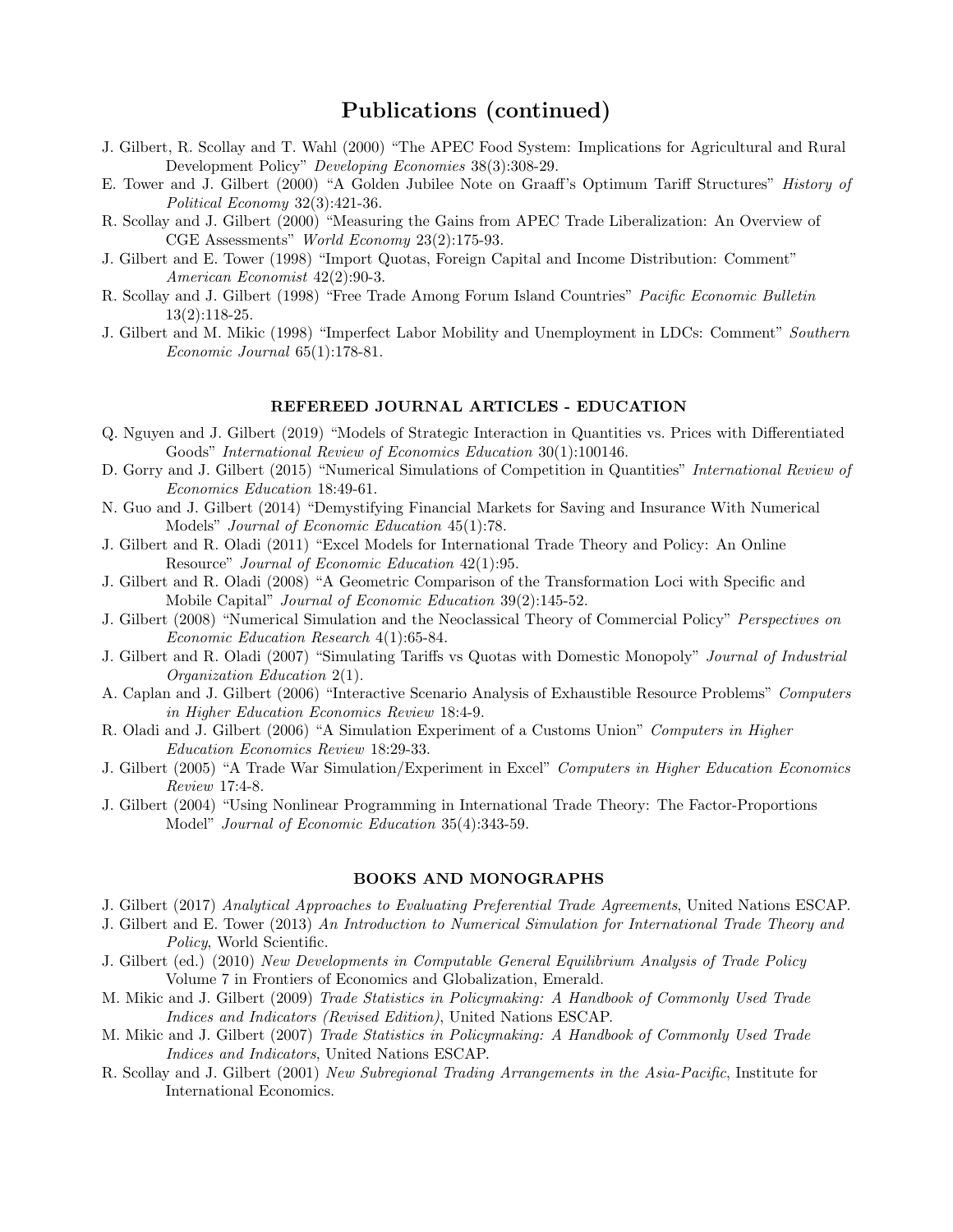J. Gilbert (2000) Trade Policy, Processing and New Zealand Forestry, Ashgate.

#### BOOK CHAPTERS

- J. Gilbert (2015) "The Potential Effects of Recent WTO Ministerial Decisions Related to Agriculture on Trade Flows" in D. Bhattacharya and M. Mikic (eds) Least Developed Countries and Trade: Challenges of Implementing the Bali Package, ESCAP.
- J. Gilbert (2013) "International Trade, Growth, and Structural Changes in Employment in Developing Asia" in N. Khor and D. Mitra (eds) Trade, Labor and Inclusive Growth: Sustaining a Dynamic Asia, ADB.
- J. Gilbert and N. Banik (2012) "Socioeconomic Impacts of Cross-Border Transport Infrastructure Development in South Asia" in B. Biswanath, M. Kawai, and R.M. Nag (eds) Infrastructure for Asian Connectivity, Edward Elgar and ADBI, Northampton.
- J. Gilbert (2011) "Trade Reforms Under Doha and Income Distribution in South Asia" in S.J. Evenett, M. Mikic and R. Ratnayake (eds) Trade-led Growth: A Sound Strategy for Asia, United Nations, New York.
- J. Gilbert and R. Oladi (2010) "Regional Trade Reform Under SAFTA and Income Distribution in South Asia" in J. Gilbert New Developments in Computable General Equilibrium Analysis of Trade Policy Volume 7 in Frontiers of Economics and Globalization, Emerald.
- R. Scollay and J. Gilbert (2010) "China's Growing Participation in Preferential Trade Agreements: Implications for China and its Trading Partners" in J. Gilbert New Developments in Computable General Equilibrium Analysis of Trade Policy Volume 7 in Frontiers of Economics and Globalization, Emerald.
- N. Banik and J. Gilbert (2010) "Trade Costs and Trade Patterns in South Asia" in D. Brooks and S. Stone (eds) Trade Facilitation and Regional Cooperation in Asia, Edward Elgar, Northampton.
- J. Gilbert (2008) "Trade Policy, Poverty, and Income Distribution in CGE Models: An Application to SAFTA" in M. Mikic (ed) *Emerging Trade Issues for Policymakers in Developing Countries in Asia* and the Pacific, United Nations ESCAP, New York.
- D. DeRosa and J. Gilbert (2007) "Estimates from Gravity and Computable General Equilibrium Models" in G. Hufbauer and S. Rahardja Toward a US-Indonesia Free Trade Agreement: Issues and Opportunities, Institute for International Economics, Washington DC.
- D. DeRosa and J. Gilbert (2007) "Technical Aspects of the Gravity and Computable General Equilibrium Models" in G. Hufbauer and S. Rahardja Toward a US-Indonesia Free Trade Agreement: Issues and Opportunities, Institute for International Economics, Washington DC.
- D. DeRosa and J. Gilbert (2006) "Predicting Trade Expansion Under FTAs and Multilateral Agreements" in Peter G. Peterson Institute for International Economics Working Papers Vol. 1, Institute for International Economics, Washington DC.
- D. DeRosa and J. Gilbert (2006) "Estimates from Gravity and CGE Models" in G. Hufbauer and S.J. Burki Sustaining Reform with a US-Pakistan Free Trade Agreement, Institute for International Economics, Washington DC.
- D. DeRosa and J. Gilbert (2006) "Technical Aspects of the Gravity and CGE Models" in G. Hufbauer and S.J. Burki Sustaining Reform with a US-Pakistan Free Trade Agreement, Institute for International Economics, Washington DC.
- D. DeRosa and J. Gilbert (2006) "Potential Benefits of a Colombia-US Free Trade Agreement" in J. Schott Trade Relations between Colombia and the United States, Institute for International Economics, Washington DC.
- J. Gilbert (2006) "Applied General Equilibrium Simulation of the Proposed US-Colombia Free Trade Agreement" in J. Schott Trade Relations between Colombia and the United States, Institute for International Economics, Washington DC.
- D. DeRosa and J. Gilbert (2006) "Estimates from Gravity and CGE Models" in G. Hufbauer and R. Baldwin The Shape of a US-Switzerland Free Trade Agreement, Institute for International Economics, Washington DC.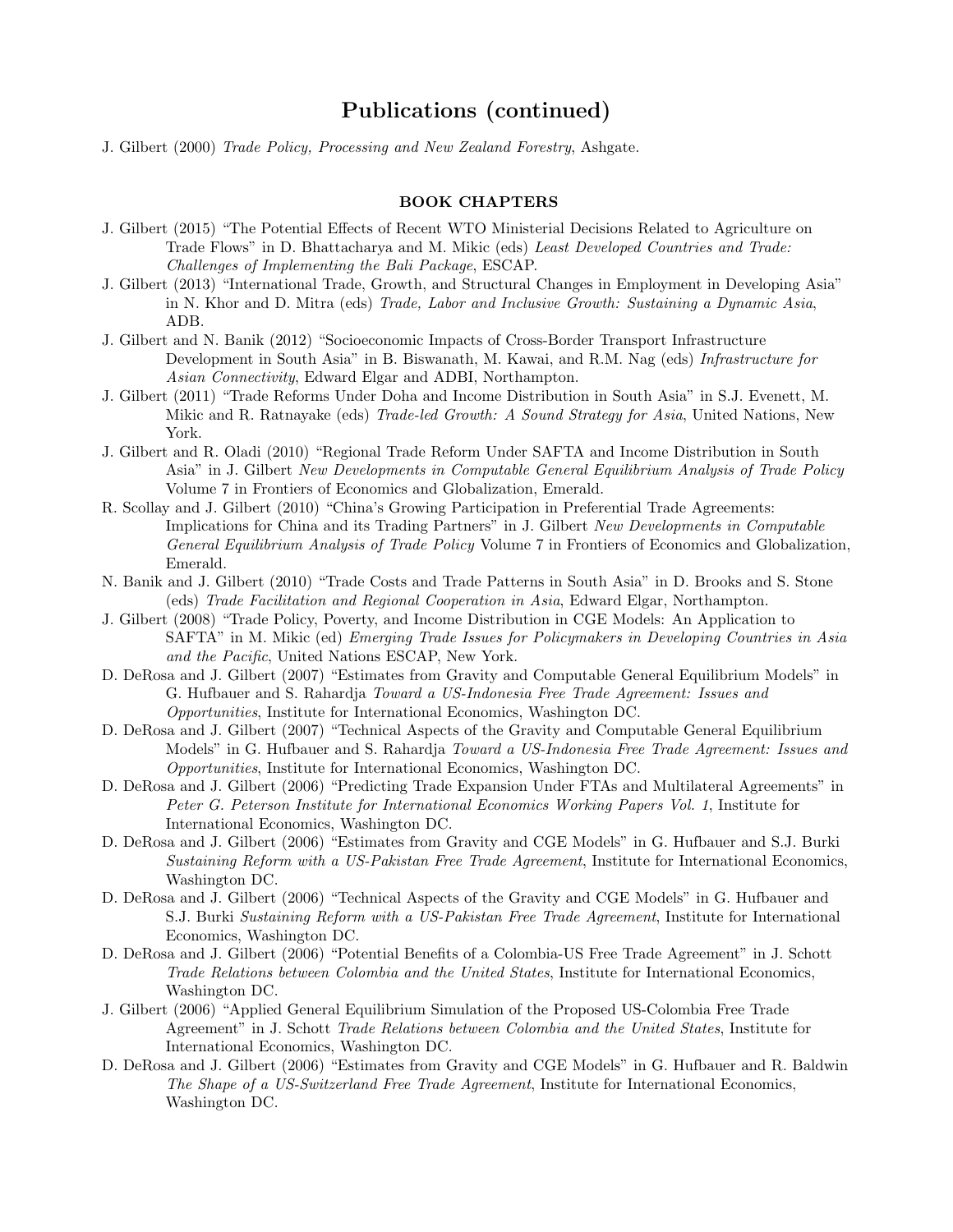- D. DeRosa and J. Gilbert (2006) "Technical Aspects of the Gravity and CGE Models" in G. Hufbauer and R. Baldwin The Shape of a US-Switzerland Free Trade Agreement, Institute for International Economics, Washington DC.
- A. Caplan and J. Gilbert (2005) "Excel Based Resource Extraction Simulations" online supplement to T. Tietenberg Environmental and Natural Resource Economics (7th Edition) Addison-Wesley.
- D. Holland, E. Figueroa, R. Alvarez and J. Gilbert (2005) "The Removal of Agricultural Price Bands in Chile: A General Equilibrium Analysis" in R. Chumacero and K. Schmidt-Hebbel (eds) General Equilibrium Models for the Chilean Economy, Central Bank of Chile, Santiago.
- J. Gilbert, R. Scollay and B. Bora (2004) "New Regional Trading Developments in the Asia-Pacific" in S. Yusuf, M. Altaf and K. Nabeshima (eds) Global Change and East Asian Policy Initiatives, Oxford University Press, New York.
- D. DeRosa and J. Gilbert (2004) "Quantitative Estimates of the Economic Impacts of US Bilateral Free Trade Agreements" in J. Schott (ed) Free Trade Agreements: US Strategies and Priorities, Institute for International Economics, Washington DC.
- J. Gilbert and T. Wahl (2002) "Agricultural Liberalization Beyond Uruguay: US Options and Interests" in P.L. Kennedy and W.W. Koo (eds) Agricultural Trade Policies in the New Millennium, Haworth Press, Binghamton, New York.
- J. Gilbert (2001) "Simulating the Effect of a Korea-US FTA Using Computable General Equilibrium Techniques" in I. Choi and J. Schott Free Trade between Korea and the United States? Institute for International Economics, Washington DC.
- J. Gilbert, R. Scollay and T. Wahl (2001) "APEC and Agriculture: Integrating Liberalization and Capacity Building Policies" in H.J. Michelmann, J. Rude, J. Stabler and G. Storey (eds) *Globalization and* Agricultural Trade Policy, Lynne Reinner Publishers, Boulder.
- J. Gilbert (1999) "Forestry Export Restrictions and Carbon Emissions in New Zealand" in R. Ratnayake (ed) Trade and the Environment: A New Zealand Perspective, Ashgate, Aldershot.
- J. Gilbert (1996) "Forestry Products" Chapter 4 in I. Yamazawa and S. Okuda (eds) Impediments to Trade in APEC: The Case of Japan, Institute of Developing Economies, Tokyo.

### Work in Progress

- E. Fisher, J. Gilbert, K. Marshall and R. Oladi "A New Measure of Economic Distance" (under submission)
- R. Oladi and J. Gilbert "Candidate Positioning and Political Contributions: Theory and Evidence" (under submission)
- J. Gilbert, O. Koska and R. Oladi "International Trade, Differentiated Goods and Strategic Asymmetry" (under submission)
- J. Gilbert, O. Koska and R. Oladi "Product Quality and Strategic Asymmetry in International Trade" (under submission)
- J. Gilbert and R. Oladi "Labor-Eliminating Technical Progress and Wage Inequality" (under submission)

# Advising and Projects

- 2016 UNESCAP Analytical Methods for Regional Trade Agreements.
- 2013 UNESCAP Assessing the Potential Effect on Trade Flows of Recent WTO Decisions Relating to the Treatment of Agriculture.
- 2012 Fonterra *TPP and the Future of Food Policy in Japan* (with Rob Scollay).
- 2011 Peterson Institute for International Economics CMS Analysis of Israel's Exports. Asian Development Bank International Trade, Growth, and Structural Changes in Employment in Developing Asia.
	- UNESCAP Regional Trade Agreements in the ESCAP Region.
- 2010 Utah Agricultural Experiment Station Seed Grant The Political Economy of Agriculture in Recent US Free Trade Agreements (with Reza Oladi).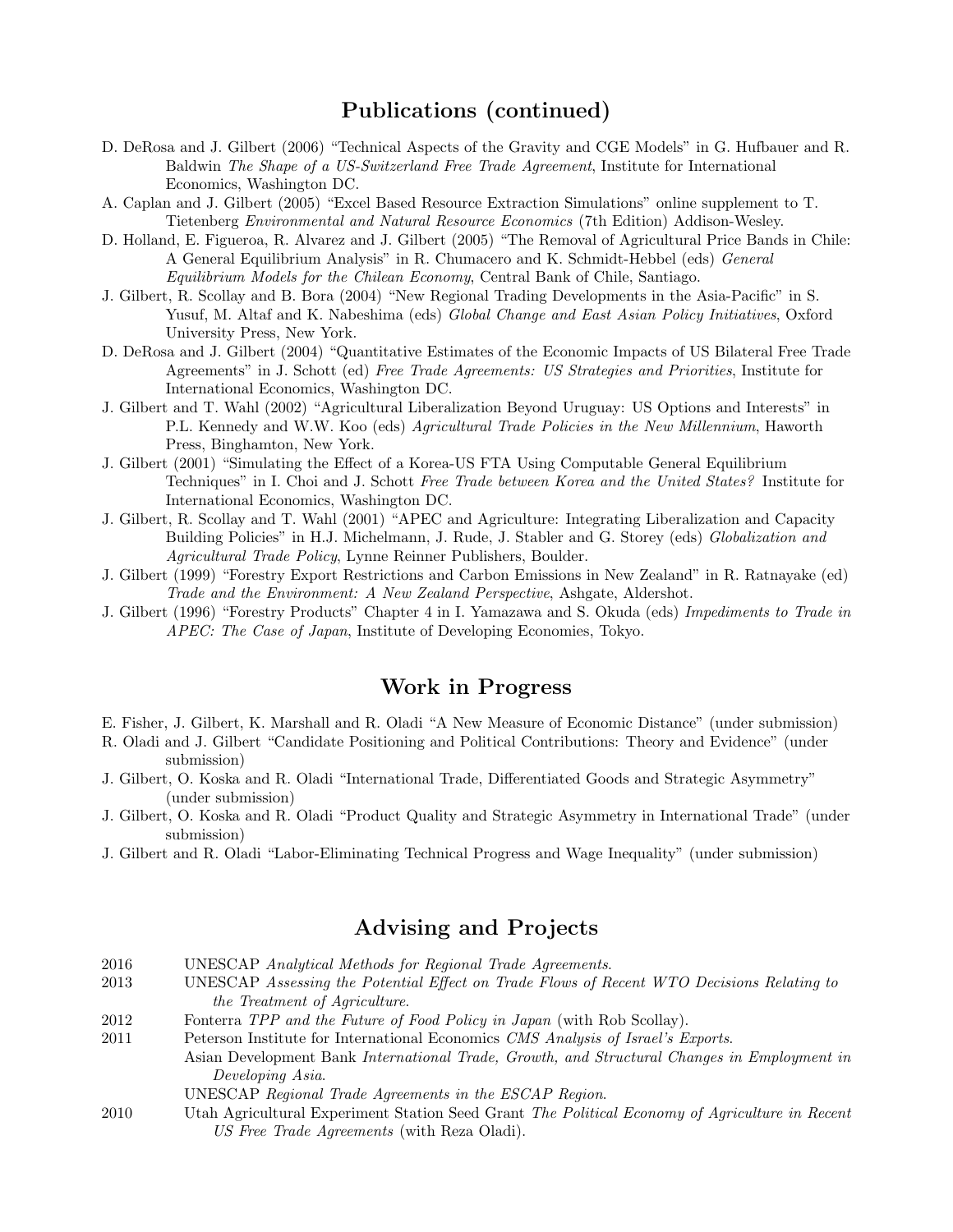# Advising and Projects (continued)

|      | Utah Agricultural Experiment Station Seed Grant Bridging the Climate-Change Debate among<br>Economists: Sequestration, Global Carbon Permits, and International Trade (with Reza Oladi<br>and Arthur Caplan).                                                                          |
|------|----------------------------------------------------------------------------------------------------------------------------------------------------------------------------------------------------------------------------------------------------------------------------------------|
|      | Utah Agricultural Experiment Station Seed Grant Bioeconomic Model of the Great Salt Lake<br>Watershed (with Reza Oladi and Arthur Caplan).                                                                                                                                             |
|      | Peterson Institute for International Economics Expanding US Exports.                                                                                                                                                                                                                   |
|      | UNESCAP Grant for Conference Travel Constant Market Share Analysis of the Pattern of<br>Southeast Asian Export Growth in the 2000s                                                                                                                                                     |
| 2009 | Peterson Institute for International Economics Impacts of a Korea-US Free Trade Agreement.<br>UNESCAP Grant for Conference Travel Multilateral Trade Reforms Under Doha and Income<br>Distribution in South Asia.                                                                      |
|      | UNESCAP Improvements to the APTIAD Database and Applications.<br>Utah State University Agricultural Experiment Station Project Multilateral Trade Liberalization<br>and Income Distribution in South Asia: Implications for US Approaches to Doha                                      |
| 2008 | Peterson Institute for International Economics Benefits to the US of Previous WTO Rounds.<br>ADBI Estimating the Socioeconomic Impacts of Intraregional Transport in South Asia (with Nil<br>Banik).                                                                                   |
| 2007 | ADBI Trade Costs and Trade Patterns in South Asia (with Nil Banik).<br>UNESCAP Trade Statistics in Policymaking: A Handbook of Commonly Used Trade Indices and<br>Indicators.                                                                                                          |
|      | UNESCAP/WTO Grant for Conference Travel Assessing the Impact of Trade Policy on Poverty<br>Using CGE Methods.                                                                                                                                                                          |
|      | AFJ Grant for Conference Travel BIMSTEC-Japan Cooperation and Poverty in South/Southeast<br>Asia.                                                                                                                                                                                      |
|      | UNESCAP Trade and Poverty Linkages in South and Southeast Asia.<br>Rocky Mountain Center for International Business Education Research An Online Resource for<br>International Trade Simulations (with Reza Oladi).                                                                    |
| 2006 | Institute for International Economics US Free Trade Area with Indonesia (with Dean DeRosa).<br>UNESCAP An Online Database of Performance Measures for PTAs.                                                                                                                            |
| 2005 | UNESCAP Performance Measures for PTAs in Asia.<br>Asia-New Zealand Foundation RTA Developments in East Asia and the Effect on New Zealand<br>(with Rob Scollay).                                                                                                                       |
|      | Institute for International Economics US Free Trade Area with Pakistan (with Dean DeRosa).<br>Institute for International Economics US Free Trade Area with Switzerland (with Dean DeRosa).<br>Utah State University Agricultural Experiment Station Project WTO Accession and China's |
|      | Agricultural Trade Liberalization.<br>Institute for International Economics An Ex-Post Evaluation of NAFTA and MERCOSUR (with<br>Dean DeRosa).                                                                                                                                         |
| 2004 | Institute for International Economics US Free Trade Areas with Colombia and Sri Lanka (with<br>Dean DeRosa).                                                                                                                                                                           |
| 2003 | Institute for International Economics Free Trade Agreements and US Trade Policy (with Dean<br>DeRosa).                                                                                                                                                                                 |
| 2002 | Utah State University New Faculty Research Grant An AGE Analysis of the FTAA.<br>APEC Study Centre of New Zealand The Case for a Model Free Trade Agreement between the<br>United States and New Zealand (with Rob Scollay).                                                           |
|      | Australian Ministry of Foreign Affairs Economic Analysis Unit Regional and Sub Regional FTAs<br>in Asia and their Impact on Australia (with Rob Scollay).                                                                                                                              |
| 2001 | Utah State University Agricultural Experiment Station Project US Trade Policy Responses to<br>Regional Integration in the Americas and Asia-Pacific.                                                                                                                                   |
|      | Inter-American Development Bank Grant for Conference Travel Impacts of Trade Liberalization<br>Agreements on Latin America and the Caribbean.                                                                                                                                          |
|      | World Bank Grant for Conference Travel East Asia's Future Economy (with Rob Scollay).<br>World Bank IDF Grant Chinese Agriculture and the WTO (with Tom Wahl).                                                                                                                         |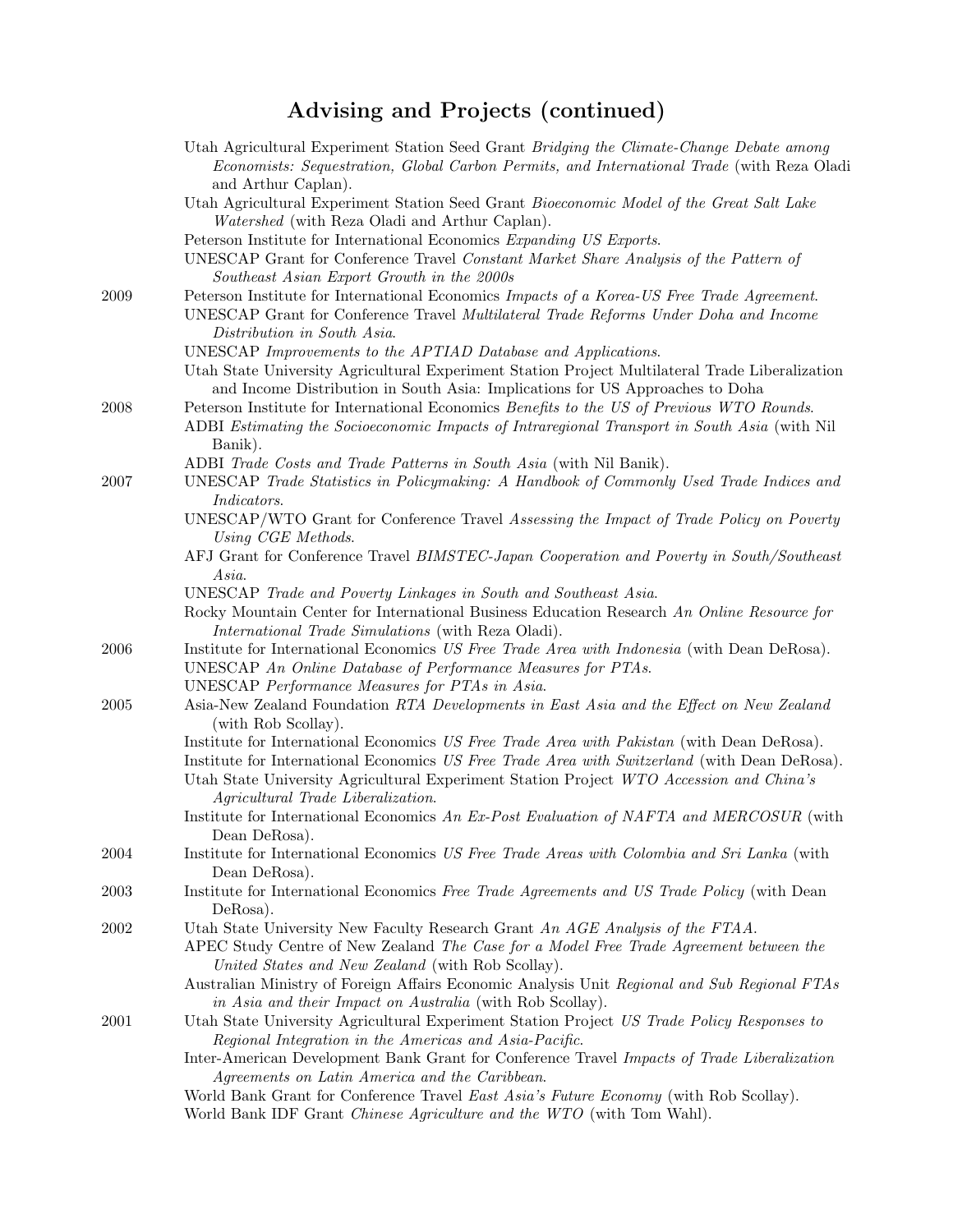# Advising and Projects (continued)

2000 Netherlands Bureau for Economic Policy Analysis Grant for Conference Travel China's Accession to the WTO: The Status of Recent Analyses (with Tom Wahl).

# Teaching Experience

| <b>GRADUATE</b>    | Trade Policy and Applied Modeling (University of Auckland)                                                                                            |
|--------------------|-------------------------------------------------------------------------------------------------------------------------------------------------------|
|                    | Development Economics (University of Auckland)                                                                                                        |
|                    | International Trade Theory (Utah State University)                                                                                                    |
| U/GRADUATE         | Introductory Microeconomics (Duke University, Auckland University of Technology)<br>Introductory International Economics (Utah State University, AUT) |
|                    | Advanced International Trade Theory (University of Auckland)                                                                                          |
|                    | Industrial Organization (Utah State University)                                                                                                       |
|                    | Intermediate Microeconomics (Utah State University)                                                                                                   |
| <b>SUPERVISION</b> | Hengrui Qu (Ph.D Committee, chair, completed Fall 2006)                                                                                               |
|                    | Nitesh Saha (Ph.D Committee, co-chair, completed Fall 2005)                                                                                           |
|                    | Gopal Krishnan Thulsidhos (Masters Committee, chair, completed Fall 2003)                                                                             |
|                    | Weihong Li (Masters Committee, chair, completed Fall 2002)                                                                                            |
|                    | Kanchana Rirermsoonthron (Ph.D Committee, member, completed Fall 2002)                                                                                |
|                    | Qiu Fang (Ph.D Committee, member, completed Fall 2003)                                                                                                |
|                    | Nilanjan Banik (Ph.D Committee, member, completed Fall 2005)                                                                                          |
|                    | Sanjib Sarker (Ph.D Committee, member, completed Spring 2007)                                                                                         |
|                    | Abdul Razack (Masters Committee, outside member - University of Idaho, completed                                                                      |
|                    | Fall 2004)                                                                                                                                            |
|                    | Amrita Ghosh (Ph.D Committee, co-chair, completed Spring 2013)                                                                                        |
|                    | Stephanie Hugie (Masters Committee, chair, completed Fall 2011)                                                                                       |
|                    | Abhinav Pathak (Masters Committee, member, completed Spring 2011)                                                                                     |
|                    | Jennifer Foster (Masters Committee, member, completed Spring 2012)                                                                                    |
|                    | Lassina Coulibaly (Ph.D Committee, member, completed Fall 2014)                                                                                       |
|                    | Nii Amon (Ph.D Committee, member, completed Spring 2015)                                                                                              |
|                    | Dong-Hun Go (Ph.D Committee, member, in progress)                                                                                                     |
|                    | Samuel White (Masters Committee, chair, in progress)                                                                                                  |

### Conferences, Seminars and Workshops

- J. Gilbert and R. Oladi (2019) "Labor-Eliminating Technical Change in a Developing Economy" Southern Economic Association.
- J. Gilbert and R. Oladi (2019) "Labor-Eliminating Technical Change in a Developing Economy" Asia-Pacific Trade Seminars.
- J. Gilbert and R. Oladi (2019) "Labor-Eliminating Technical Change in a Developing Economy" European Trade Study Group.
- J. Gilbert and R. Oladi (2019) "Intra-Industry Trade and Welfare with Differentiated Goods and Asymmetric Strategies" Australasian Trade Workshop.
- J. Gilbert and R. Oladi (2018) "Intra-Industry Trade and Welfare with Differentiated Goods and Asymmetric Strategies" Southern Economic Association.
- J. Gilbert and R. Oladi (2018) "Intra-Industry Trade and Welfare with Differentiated Goods and Asymmetric Strategies" European Trade Study Group.
- J. Gilbert and R. Oladi (2018) "Intra-Industry Trade and Welfare with Differentiated Goods and Asymmetric Strategies" Asia-Pacific Trade Seminars.
- E. Fisher, J. Gilbert, K. Marshall and R. Oladi (2018) "A New Measure of Economic Distance" Australasian Trade Workshop.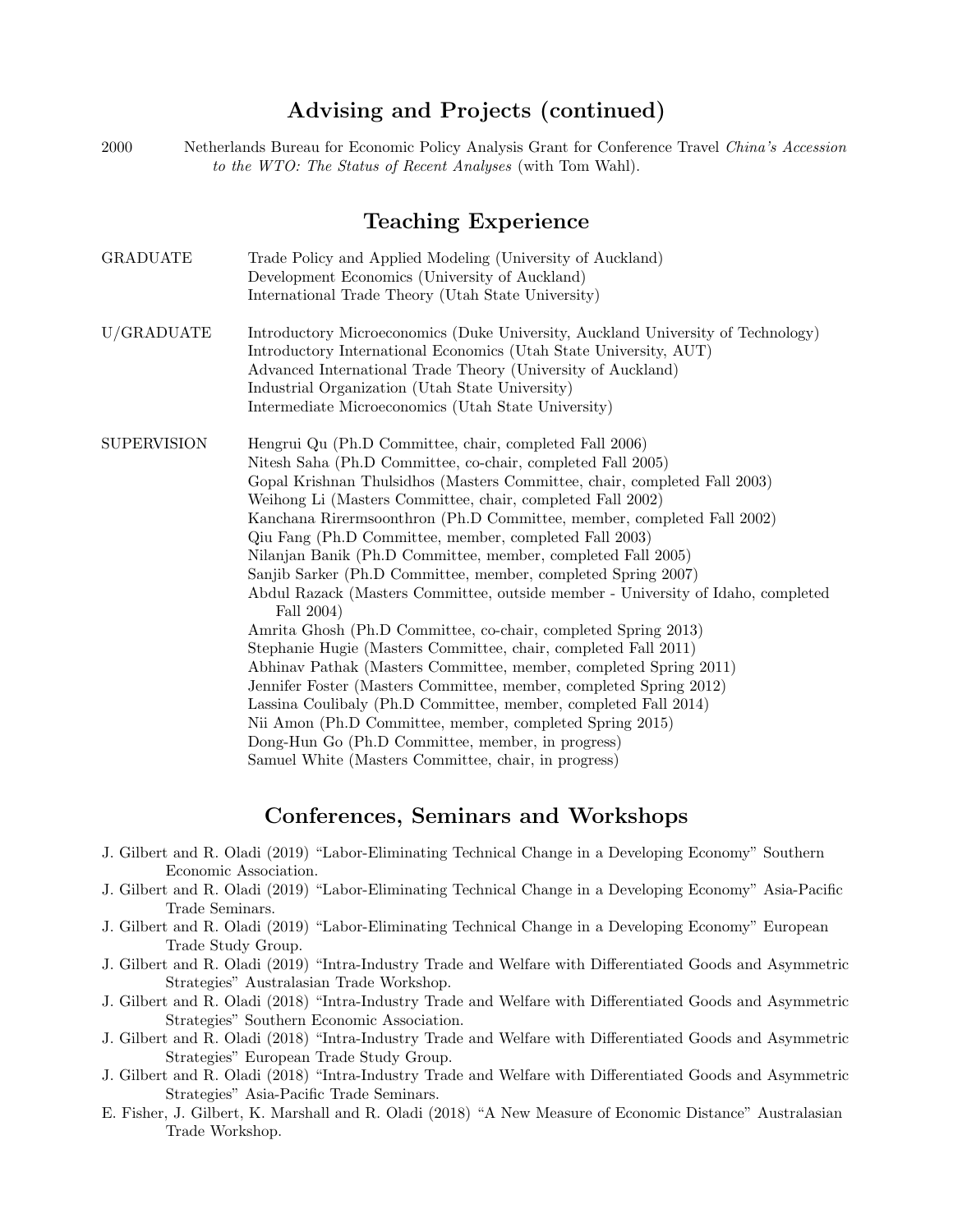## Conferences, Seminars and Workshops (continued)

- J. Gilbert (2017) "What is Happening with US Trade Policy?" Lecture, VUB Bank.
- J. Gilbert (2017) "Enhancing Capacity on Trade Policies and Negotiations in Laos" GIZ Workshop, Lao PDR Ministry of Commerce.
- J. Gilbert (2017) "Navigating the Publication Game" Graduate Workshop, University of Economics Bratislava.
- J. Gilbert (2017) "Introduction to CGE Analysis for Trade Policy" Graduate Workshop, University of Economics – Bratislava.
- J. Gilbert (2017) "Advanced CGE Analysis for Trade Policy" GIZ Workshop, National University of Mongolia.
- J. Gilbert (2016) "NTMs in CGE Analysis" WTO/ESCAP Workshop, ESCAP.
- J. Gilbert (2016) "Introduction to CGE Analysis for Trade Policy" GIZ Workshop, National University of Mongolia.
- J. Gilbert (2016) "Introduction to CGE Analysis for Trade Policy" Graduate Workshop, University of Zagreb.
- J. Gilbert, T. Furusawa and R. Scollay (2016) "The Economic Impact of the Trans-Pacific Partnership: What Have We Learned from CGE Simulation?" Colloquium, Center for Global Partnership, Japan Foundation.
- E. Fisher, J. Gilbert, K. Marshall and R. Oladi (2015) "A New Measure of Economic Distance" Seminar, Nagoya University.
- J. Gilbert (2015) "Introduction to CGE Analysis for Trade Policy" Graduate Workshop, University of Auckland.
- E. Fisher, J. Gilbert, K. Marshall and R. Oladi (2015) "A New Measure of Economic Distance" Seminar, University of Auckland.
- J. Gilbert (2015) "Introduction to CGE Analysis for Trade Policy" Graduate Workshop, Hitotsubashi University.
- E. Fisher, J. Gilbert, K. Marshall and R. Oladi (2015) "A New Measure of Economic Distance" Seminar, Chulalongkorn University.
- E. Fisher, J. Gilbert, K. Marshall and R. Oladi (2015) "A New Measure of Economic Distance" Seminar, Osaka University.
- E. Fisher, J. Gilbert, K. Marshall and R. Oladi (2015) "A New Measure of Economic Distance" Seminar, Kyoto University.
- E. Fisher, J. Gilbert, K. Marshall and R. Oladi (2015) "A New Measure of Economic Distance" Seminar, Keio University.
- E. Fisher, J. Gilbert, K. Marshall and R. Oladi (2015) "A New Measure of Economic Distance" Seminar, Yokohama National University.
- E. Fisher, J. Gilbert, K. Marshall and R. Oladi (2015) "A New Measure of Economic Distance" Winter International Trade Seminars, Otaru University of Commerce.
- E. Fisher, J. Gilbert, K. Marshall and R. Oladi (2015) "A New Measure of Economic Distance" Seminar, Nihon University.
- R. Oladi and J. Gilbert (2014) "International Narcotics Trade, Foreign Aid and Enforcement" Seminar, Hitotsubashi University.
- J. Gilbert (2014) "Introduction to CGE Analysis for Trade Policy" UNESCAP/WTO/ARTNeT Training, UNESCAP.
- J. Gilbert (2013) "Introduction to CGE Analysis for Trade Policy" UNESCAP/WTO/ARTNeT Training, UNESCAP.
- J. Gilbert (2012) "Introduction to CGE Analysis for Trade Policy" UNESCAP/WTO/ARTNeT Training, University of the South Pacific.
- J. Gilbert (2012) "Introduction to CGE Analysis for Trade Policy" Invited Workshop, University of Auckland, New Zealand.
- J. Gilbert and Reza Oladi (2011) "PAC Contributions to Rivals and Votes on International Trade Policy: Evidence from PNTR" Western Economics Association International Annual Meeting, San Diego.
- J. Gilbert (2011) "International Trade, Growth, and Structural Changes in Employment in Developing Asia" ADB/OECD Conference on "Trade, Labor and Inclusive Growth: Sustaining a Dynamic Asia" Manila.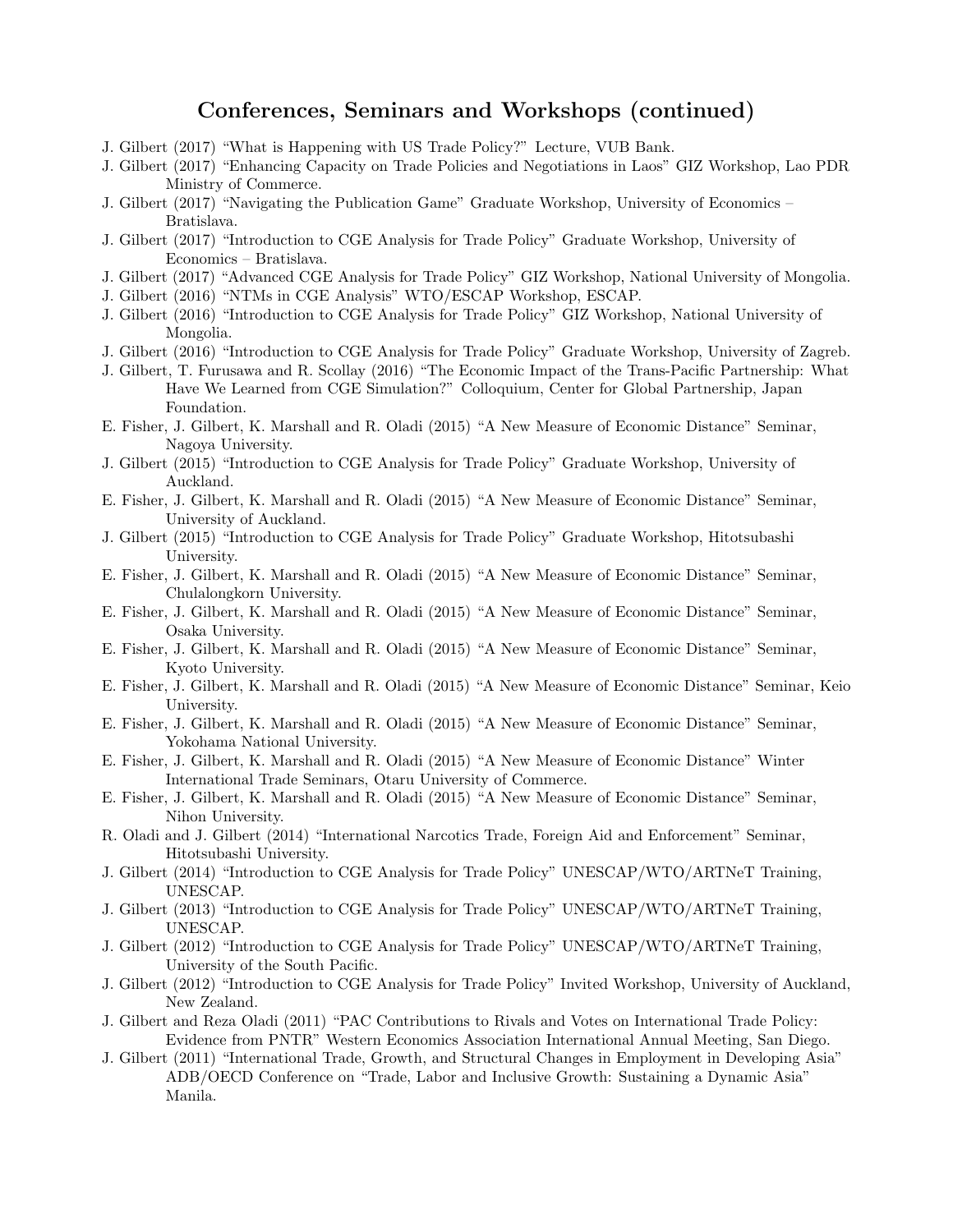# Conferences, Seminars and Workshops (continued)

- J. Gilbert (2010) "Constant Market Share Analysis of the Pattern of Southeast Asian Export Growth in the 2000s" UNESCAP/ARTNeT Conference on "Trade Diversification in the Context of Global Challenges" Vientiane.
- J. Gilbert (2010) "Understanding and Using Indices of International Trade" UNESCAP Training Session for Trade Officials, Ulanbataar.
- J. Gilbert and R. Oladi (2010) "Net Campaign Contributions, Agricultural Interests, and Votes on Liberalizing Trade with China" 13th Annual Conference on Global Trade Modeling, Penang.
- J. Gilbert and R. Oladi (2010) "Regional Trade Reform Under SAFTA and Income Distribution in South Asia" 13th Annual Conference on Global Trade Modeling, Penang.
- J. Gilbert and R. Oladi (2010) "Net Campaign Contributions, Agricultural Interests, and Votes on Liberalizing Trade with China" Western Economics Association International Annual Meeting, Portland.
- J. Gilbert and R. Oladi (2010) "Net Campaign Contributions, Agricultural Interests, and Votes on Liberalizing Trade with China" Seminar, University of Florida.
- J. Gilbert and R. Oladi (2010) "Net Campaign Contributions, Agricultural Interests, and Votes on Liberalizing Trade with China" Seminar, Utah State University.
- J. Gilbert (2009) "Understanding and Using Indices of International Trade" UNESCAP Training Session for Trade Officials, Bangkok
- J. Gilbert (2009) "Multilateral Trade Reforms Under Doha and Income Distribution in South Asia" UNESCAP/WTO Asia Pacific Trade Economists' Conference, Bangkok.
- R. Oladi, H. Beladi, J. Gilbert (2008) "Strategic International Outsourcing" Seminar, University of Auckland.
- J. Gilbert (2008) "Assessing the Impact of Trade Policy on Poverty Using CGE Methods" Seminar, Utah State University.
- J. Gilbert and N. Banik (2008) "Socioeconomic Impacts of Cross-Border Transport Infrastructure Development in South Asia" ADB/ADBI's Flagship Study Infrastructure and Regional Cooperation, Bangkok.
- R. Oladi, H. Beladi, J. Gilbert (2008) "Strategic International Outsourcing" Washington State University Economics Seminar.
- J. Gilbert and N. Banik (2008) "Socioeconomic Impacts of Energy Infrastructure Development in India" ADB/ADBI's Flagship Study Infrastructure and Regional Cooperation, Tokyo.
- J. Gilbert (2007) "Assessing the Impact of Trade Policy on Poverty Using CGE Methods" UNESCAP/WTO Research Workshop on Emerging Trade Issues in Developing Countries in the Asia-Pacific, Macao.
- J. Gilbert (2007) "BIMSTEC-Japan Cooperation and Poverty in South/Southeast Asia" Third International Conference on Building a New BIMSTEC Japan Comprehensive Economic Cooperation, Tokyo.
- H. Qu and J. Gilbert (2006) "Agricultural Contributions and the Political Economy of Permanent Normal Trade Relations with China" Southern Economic Association Annual Meeting, Charleston.
- J. Gilbert and R. Oladi (2006) "Capital Specificity, Imperfect Labor Mobility and Growth in Developing Economies" Seminar, Utah State University.
- R. Oladi and J. Gilbert (2006) "Monopolistic Competition and North-South Trade" Seminar, Washington State University.
- J. Gilbert (2006) "Monitoring Trade Performance of RTAs: Preliminary Results" UNDP/ESCAP ARTNeT Consultative Meeting on Trade Facilitation and Regional Integration, Bangkok.
- J. Gilbert and R. Oladi (2006) "A Geometric Comparison of the Transformation Loci with Specific and Mobile Capital " Seminar, Utah State University.
- R. Oladi and J. Gilbert (2005) "Monopolistic Competition and North-South Trade" Western Economics Association International Annual Meeting, San Francisco.
- H. Qu and J. Gilbert (2004) "Agricultural Contributions and the Political Economy of Permanent Normal Trade Relations with China" International Agricultural Trade Research Consortium Annual Meeting, St Petersburg.
- J. Gilbert (2004) "A General Analysis of Ratio Constraints in International Trade" Seminar, Washington State University.
- J. Gilbert (2004) "A General Analysis of Ratio Constraints in International Trade" Western Economics Association International Annual Meeting, Vancouver.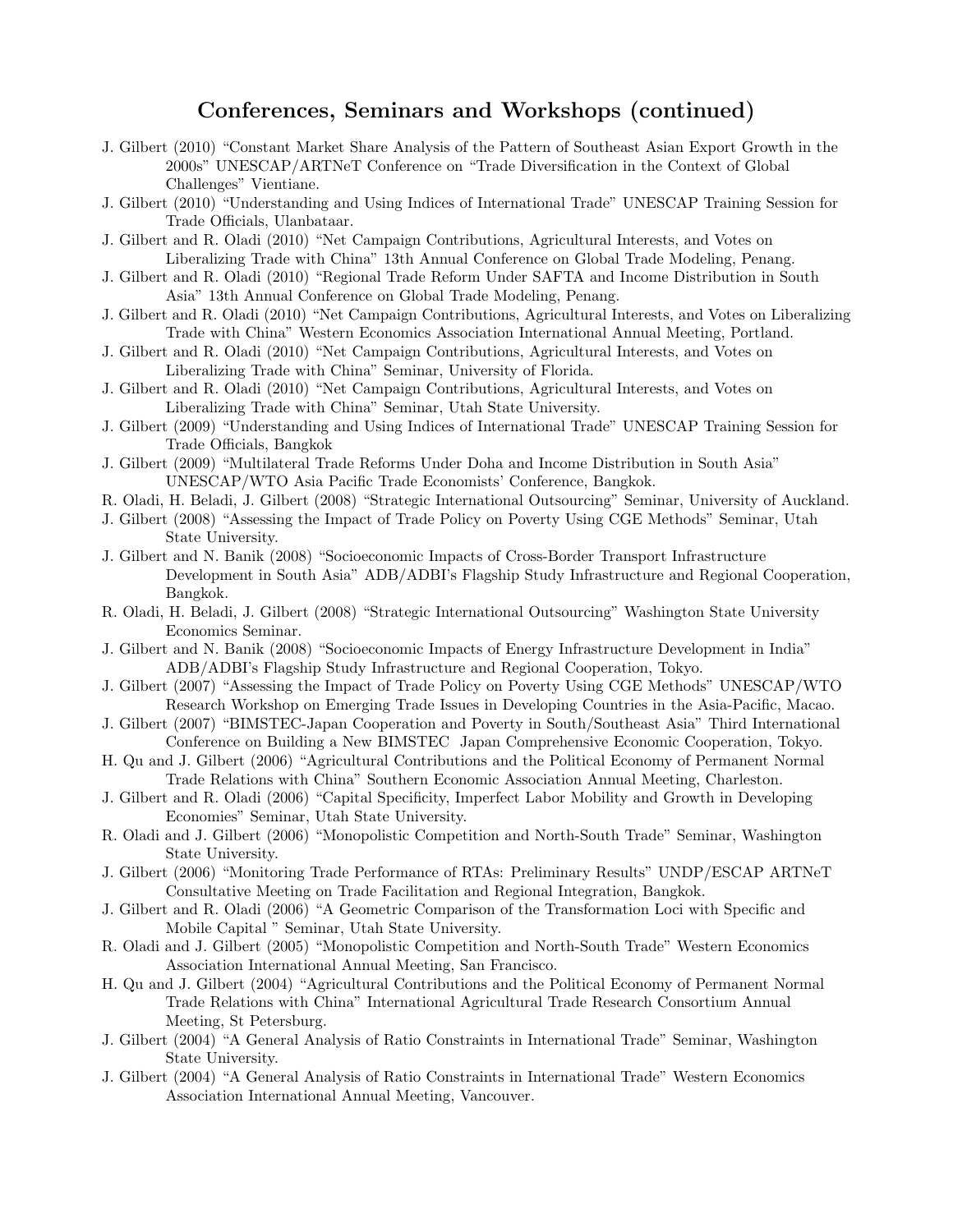# Conferences, Seminars and Workshops (continued)

- J. Gilbert (2004) "Generalizations of Proportionally Distributed Quota Principles: A Geometric Note" Seminar, University Auckland.
- J. Gilbert (2003) "Generalizations of Proportionally Distributed Quota Principles: A Geometric Note" Seminar, Utah State University.
- J. Gilbert (2002) "Using Nonlinear Programming in International Trade Theory: The Factor Proportions Model" Economics and the Classroom Conference, Pocatello.
- J. Gilbert (2001) "Free Trade in the Americas from a North-South Perspective" Impacts of Trade Liberalization Agreements on Latin America and the Caribbean, Workshop of IADB, Washington DC.
- J. Gilbert, T. Wahl, and R. Scollay (2001) "Regional Integration and Protectionism in the Asia-Pacific" Western Agricultural Economics Association Annual Meeting, Logan.
- J. Gilbert, R. Scollay and B. Bora (2001) "Assessing the Implications for East Asia of New Regional Trading Developments in the Asia-Pacific" World Bank Symposium on East Asia's Future Economy, Bangkok.
- J. Gilbert, R. Scollay and B. Bora (2001) "Quantitative Assessment of RTAs" PECC Seminar on Regional Trading Arrangements: Stocktake and Next Steps, Bangkok.
- J. Gilbert and T. Wahl (2001) "China's Accession to the WTO and Impacts on Livestock Trade and Production Patterns" IATRC Conference, Auckland.
- J. Gilbert and T. Wahl (2001) "Assessing China's Potential Role in the New Regionalism" Agricultural Trade with China in the New Economic and Policy Environment, Conference of the WCC-101, Sonoma.
- J. Gilbert and T. Wahl (2001) "Imperfect Labor Mobility, Urban Unemployment and Agricultural Trade Reform in China" World Bank Symposium on Chinese Agriculture and the WTO, Beijing.
- J. Gilbert and T. Wahl (2000) "Imperfect Labor Mobility, Urban Unemployment and Agricultural Trade Reform in China" Seminar, Washington State University.
- J. Gilbert and T. Wahl (2001) "Export Restrictions, Urban Unemployment, and the Location of Processing Activities" Seminar, Washington State University.
- R. Scollay and J. Gilbert (2000) "New Sub-Regional Trading Arrangements in the Asia-Pacific" Institute for International Economics, Washington DC.
- J. Gilbert and T. Wahl (2000) "CGE Assessments of Trade Liberalization in China" China's Accession to the WTO: The Status of Recent Analyses, Workshop of Netherlands Bureau of Economic Policy Analysis (CPB), Institute of Quantitative and Technical Economics (IQTE) of the Chinese Academy of Social Sciences (CASS), Beijing.
- J. Gilbert, R. Scollay and T. Wahl (2000) "Agricultural Reform in APEC: Estimating the Effect on Welfare and Rural-Urban Income Divergence" Western Agricultural Economics Association Annual Meeting, Vancouver.
- J. Gilbert and T. Wahl (2000) "Trade Liberalization and China: An Overview of CGE Assessments" American Agricultural Economics Association Annual Meeting, Tampa.
- J. Gilbert (2000) "Raw Materials, Processing Incentives, and Foreign Ownership" American Agricultural Economics Association Annual Meeting, Tampa.
- J. Gilbert and T. Wahl (2000) "Rural-Urban Migration and Agricultural Trade Liberalization in China" American Agricultural Economics Association Annual Meeting, Tampa.
- J. Gilbert and T. Wahl (2000) "Agricultural Liberalization Beyond Uruguay: US Options and Interests" Global Agricultural Trade in the New Millenium, Conference of the Southern Regional Trade Research Committee, New Orleans.
- J. Gilbert and T. Wahl (1999) "Agricultural Reform in China: Impacts on Welfare and Rural-Urban Incomes" Chinese Agriculture and the WTO, Conference of the WCC-101, Seattle.
- J. Gilbert, R. Scollay and T. Wahl (1999) "An APEC Food System: Implications for Welfare and Income Distribution by 2005" APEC Study Centre Consortium Conference and PECC Trade Policy Forum, Auckland.
- J. Gilbert (1997) "Log Export Restrictions in the Presence of Foreign-Owned Factors of Production" New Zealand Association of Economists Conference, Christchurch.
- J. Gilbert (1996) "Trade Policy, Processing and the New Zealand Forestry Industry" New Zealand Association of Economists Conference, Auckland.